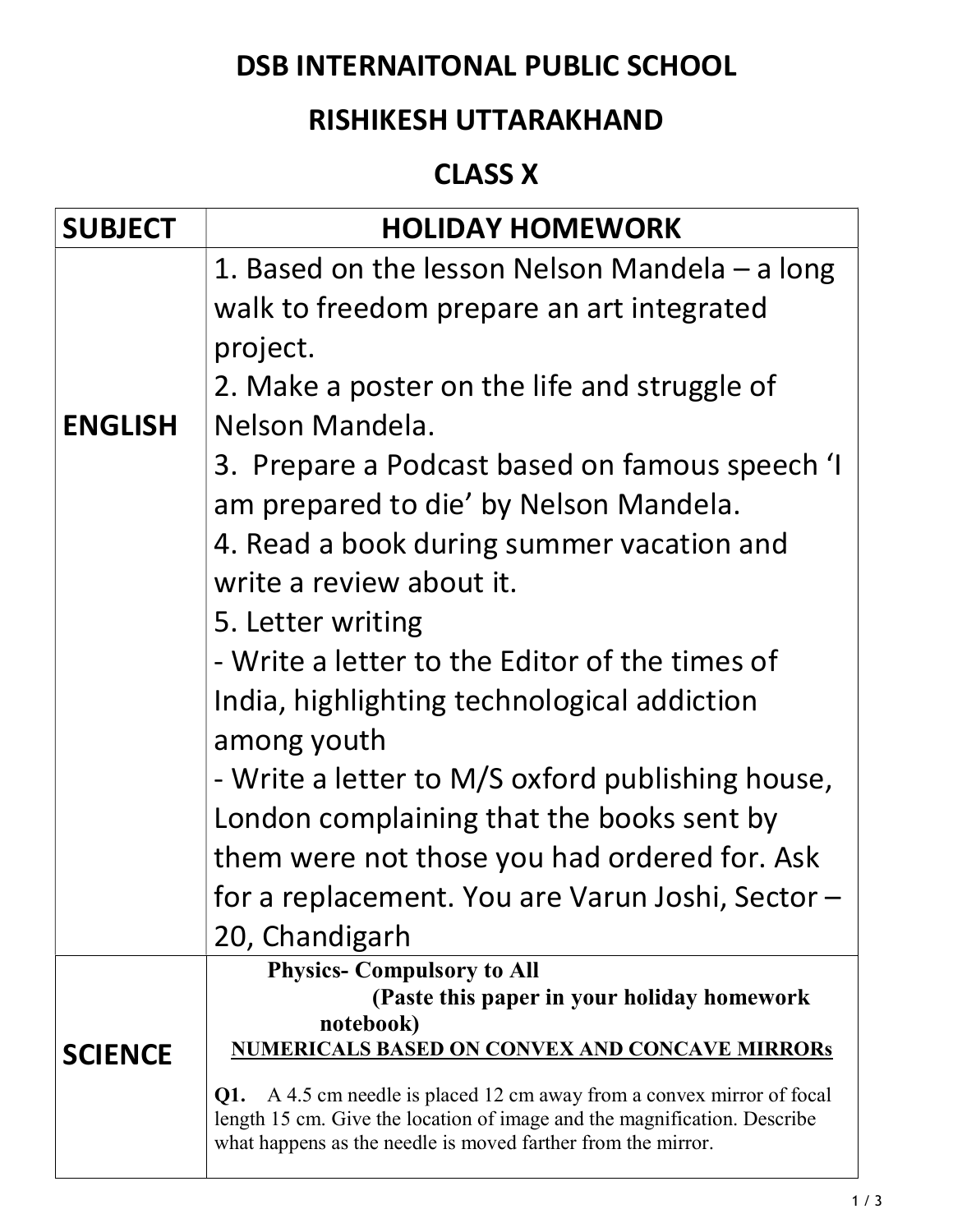| Q2. | An object 2 cm high is placed at a distance of 16 cm from a concave<br>mirror, which produces 3 cm high inverted image. What is the focal length of<br>the mirror? Also, find the position of the image.                                                                                                   |
|-----|------------------------------------------------------------------------------------------------------------------------------------------------------------------------------------------------------------------------------------------------------------------------------------------------------------|
| Q3. | Draw any three ray diagrams to show how the size and nature of an<br>image of an object change when it moves from center of curvature of<br>concave mirror to the pole of the mirror.                                                                                                                      |
| Q4. | The image formed by a convex mirror of focal length 20 cm is $\frac{1}{4}$ times<br>of size of the object. Calculate the separation between object and<br>image. Also form the ray diagram.                                                                                                                |
| Q5. | A concave mirror of focal length 40 cm formed the image has size 4<br>times of size of object. Calculate the two possible position of object<br>and draw the ray diagram for both.                                                                                                                         |
| Q6. | When an object is placed at a distance of 60 cm from a convex mirror,<br>the magnification produced is $\frac{1}{2}$ . Where the object should be placed to<br>get a magnification of 1/3?                                                                                                                 |
| Q7. | An object is placed at a large distance in front of a convex mirror of<br>radius of curvature 40 cm. How far the image behind the mirror?                                                                                                                                                                  |
| Q8. | The image formed by a concave mirror is real and 4 times of the size<br>of object. If the focal length of the mirror is 100 cm. calculate the<br>position of object and image.                                                                                                                             |
| Q9. | Calculate the range of the position of object, if the image formed by a<br>concave mirror is virtual and focal length is 60 cm.                                                                                                                                                                            |
|     | Q10. An object is placed in front of a convex mirror of radius of curvature<br>80 cm, at 40 cm. Calculate the position and nature of image produced<br>by the mirror.                                                                                                                                      |
|     | <b>NUMERICALS BASED ON CONVEX AND CONCAVE LENSES</b>                                                                                                                                                                                                                                                       |
| Q1. | Light travels through water with a speed of $2.25 \times 10^8$ m/s. What is the<br>refractive index of water?                                                                                                                                                                                              |
|     | <b>Q2.</b> Light travels from rarer medium 1 to a dense medium 2. The angle of<br>incident and fraction are respectively $45^{\circ}$ and $30^{\circ}$ . Calculate the (i) refractive<br>index of medium 2 with respect to medium 1 and (ii) refractive index of<br>medium 1 with respect to the medium 2. |
| Q3. | How much time will take to cross 2mm tick glass pane if refractive<br>index of glasses is 3/2?                                                                                                                                                                                                             |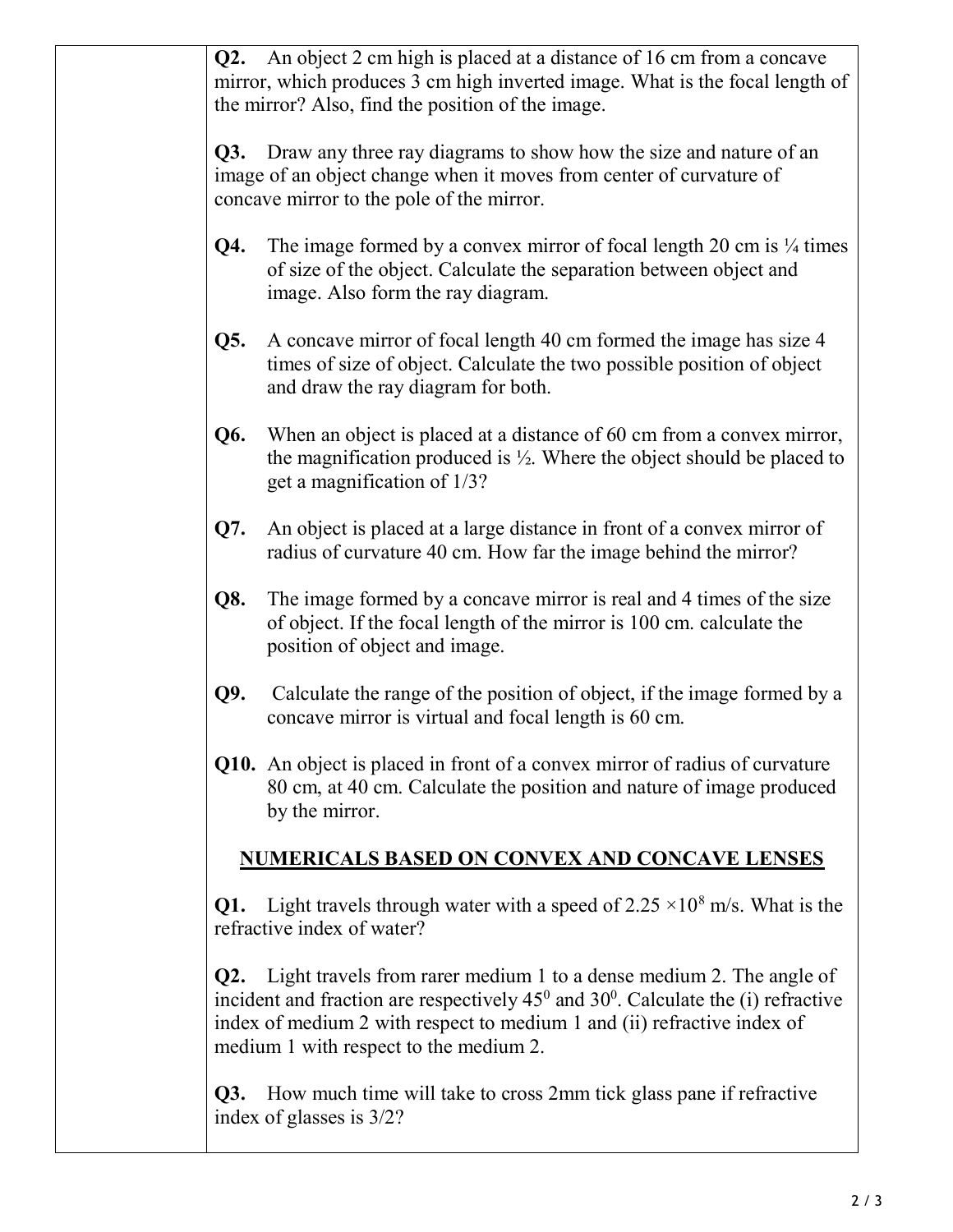| Q4.            | An object is placed at a distance of 100 cm from a converging lens of<br>focal length 40 cm. What is the nature and position of image?                                                                                                             |
|----------------|----------------------------------------------------------------------------------------------------------------------------------------------------------------------------------------------------------------------------------------------------|
| Q5.            | A lens of focal length 20 cm is used to produce a ten times magnified<br>image of a film slide on a screen. How far must the slide be placed<br>from the lens?                                                                                     |
| Q6.            | A convex lens of focal length 6 cm is held 4 cm from a newspaper,<br>which has print 0.5 cm high. By calculation, determine the size and<br>nature of the image produced.                                                                          |
| Q7.            | The magnification of a spherical lens is $+0.5$ . What is the nature of<br>lens and image?                                                                                                                                                         |
| Q8.            | An object is placed at a distance of 50 cm from a concave lens<br>produces a virtual image at a distance of 10 cm in front of the lens.<br>Draw a diagram to show the formation of image. Calculate focal<br>length of the lens and magnification. |
| Q9.            | The image produce by a convex lens is virtual and 6 times of size of<br>object. If the focal length of the lens is 25 cm. Calculate the position of<br>object and image.                                                                           |
|                | Q10. The image produced by a convex lens is real and distance of image is<br>3 times of the distance of object. If the focal length is 40 cm, then<br>calculate the magnification position of object.                                              |
| <b>Biology</b> |                                                                                                                                                                                                                                                    |
| Q1.            | Prepare a puzzle game on the following Life processes (3-4 puzzle<br>each)<br>Respiration<br>Nutrition<br>$\bullet$                                                                                                                                |
| Q2.<br>150.    | Write the journals related to the following topics with word limits 100-<br>Role of Enzyme in digestion<br>$\bullet$<br>Role of blood in transport and excretion<br>$\bullet$                                                                      |
|                | <b>Chemistry</b>                                                                                                                                                                                                                                   |
| Q1.            | Prepare a lab notebook by writing the following experiments:                                                                                                                                                                                       |

 Aim: Performing and observing the following reactions and classify then into:

- a) Combination reaction
- b) Decomposition reaction
- c) Displacement reaction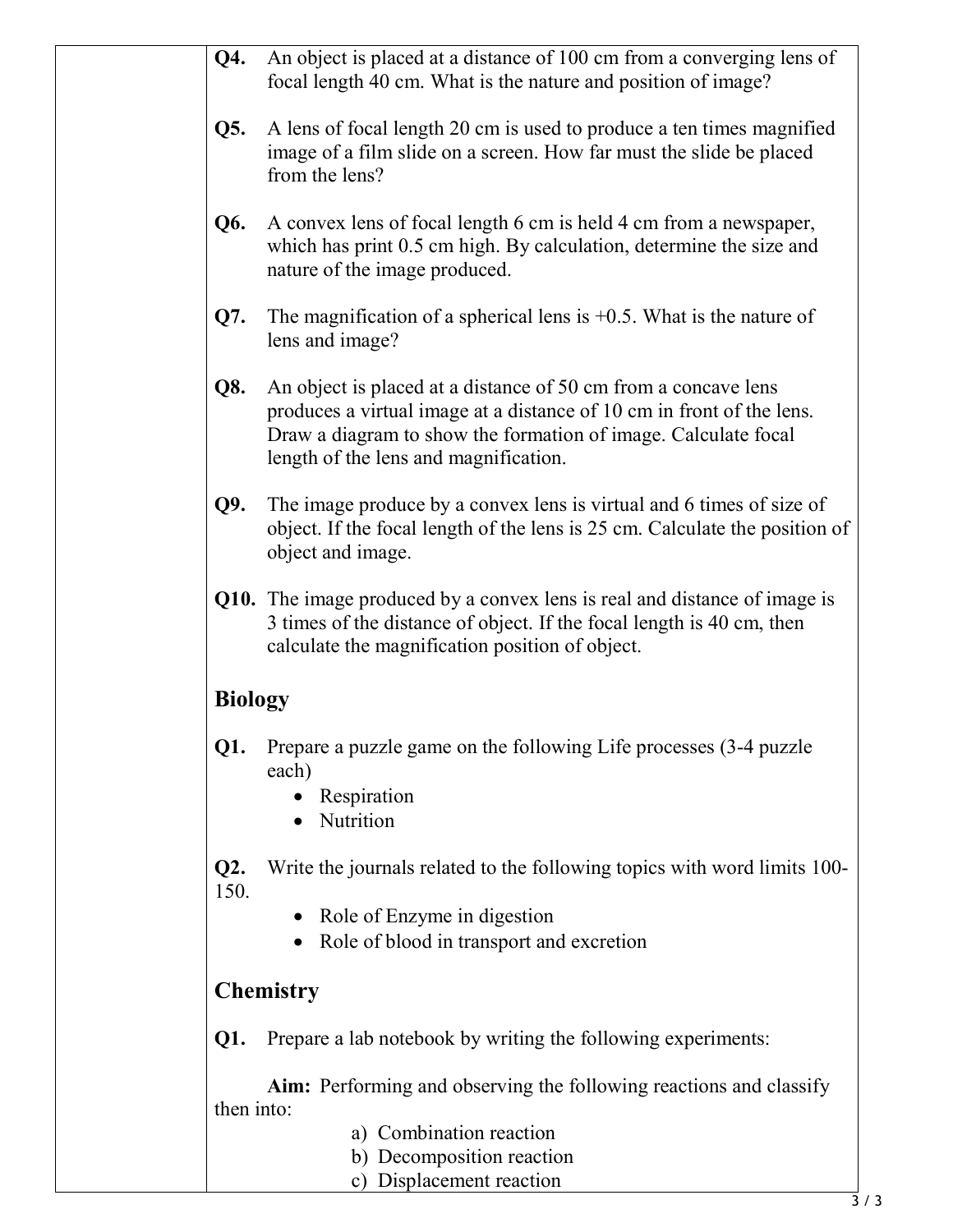|              | d) Double-displacement reaction                                      |
|--------------|----------------------------------------------------------------------|
|              | Action of water on quick lime<br>1.                                  |
|              | ii.<br>Action of heat on ferrous sulphate crystals                   |
|              | Iron nails kept in copper sulphate solution<br>111.                  |
|              | Reaction between sodium sulphate and barium<br>iv.                   |
|              | chloride solution                                                    |
|              |                                                                      |
|              | 1. Prepare an art integrated project on world's great mathematicians |
|              | (any 5).                                                             |
| <b>MATHS</b> |                                                                      |
|              | Write about their life, their work and their contribution in         |
|              | mathematics                                                          |
|              |                                                                      |
|              | 2. Do the sums from the given worksheet in a separate notebook?      |
|              | Note: - Revise for unit test.                                        |
|              |                                                                      |
|              | - Make 4 Eco bricks during your summer break and                     |
|              | bring it when school                                                 |
|              |                                                                      |
|              | reopens.                                                             |
|              | Https://youtu.be/INgAW4VRcKo                                         |
|              |                                                                      |
|              |                                                                      |

### HOLIDAY HOMEWORK (2022-2023)

#### Class 10 - Mathematics

- 1. In a seminar, the number of participants in Hindi, English and Mathematics are 60, 84 and 108, respectively. Find the minimum number of rooms required if in each room the same number of participants are to be seated and all of them being in the same subject.
- 2. Find the LCM and HCF of 336 and 54 and verify that LCM  $\times$  HCF = product of two numbers.
- 3. Find the HCF and LCM of the following pairs of positive integers by applying the prime factorization method: 72, 90
- 4. There is a circular path around a sports field. Sonia takes 18 minutes to drive one round of the field, while Ravi takes 12 minutes for the same. Suppose they both start at the same point and at the same time, and go in the same direction. Afterhow many minutes will they meet again at the starting point?
- 5. Find the LCM of the following polynomials:  $x(8x^3 + 27)$  and  $2x^2(2x^2 + 9x + 9)$
- 6. Find the zeroes of the polynomial y<sup>2</sup> +  $\frac{3}{2}$   $\sqrt{5}$ y 5 by factorisation method and verify the relationship between the zeroes and coefficient of the polynomials.
- 7. Find the zeroes of the polynomial  $f(x) = x^3 5x^2 2x + 24$ , if it is given that the product of its two zeros is 12.
- 8. If α and β are the zeros of the polynomial f(x) = 6x<sup>2</sup> + x 2, find the value of  $(\frac{a}{\beta} + \frac{b}{\alpha})$
- 9. Verify that 2, 1, 1 are the zeroes of the cubic polynomial  $x^3 4x^2 + 5x 2$ . Also, verify the relationship between the zeroes and coefficients.
- 10. Find a quadratic polynomial whose sum and product of the zeroes are  $\frac{21}{8}$  and  $\frac{5}{16}$  respectively. Also find the zeroes of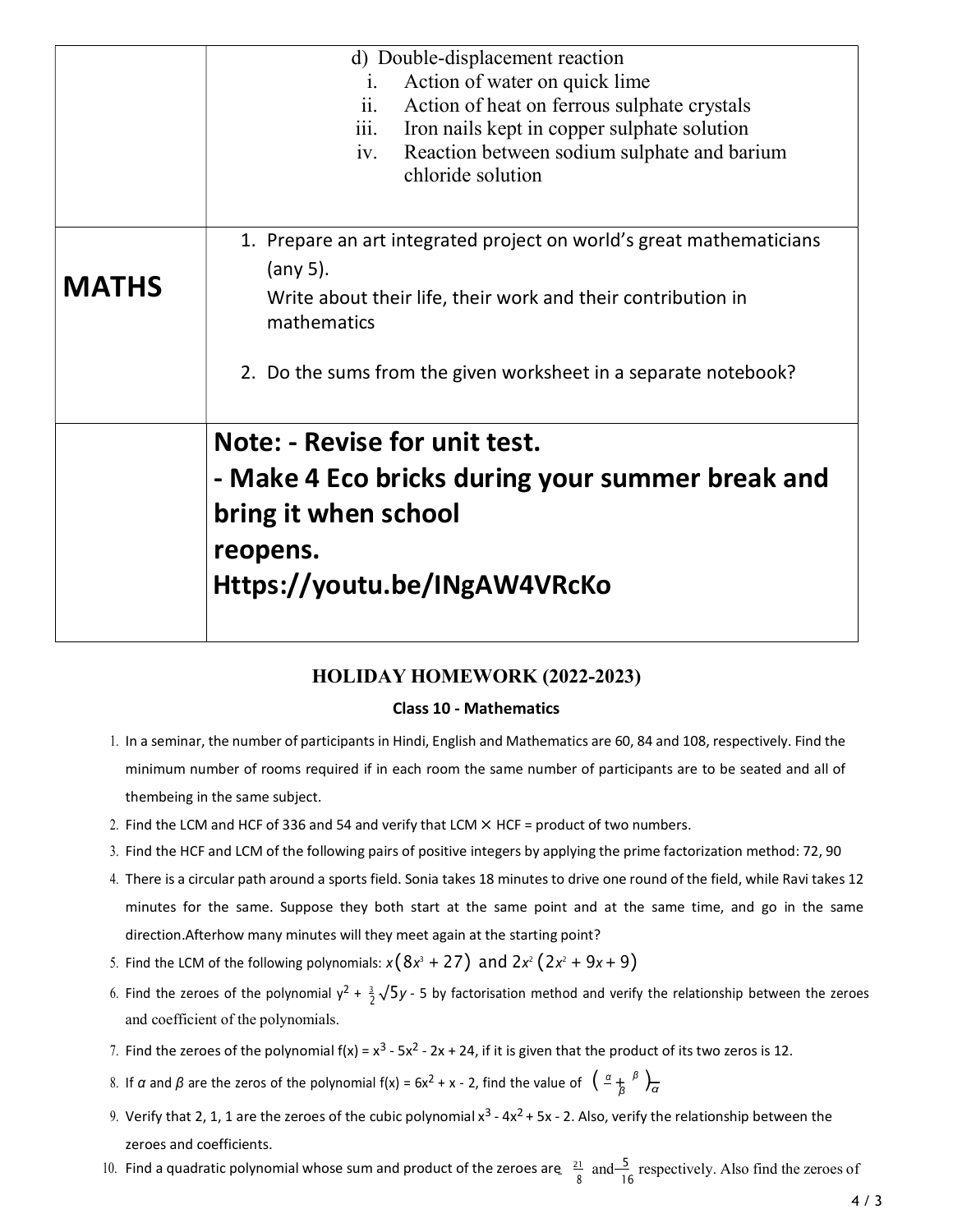the polynomial by factorisation.

11. Draw the graphs of the following

equations:  $2x - y - 2 = 0$  $4x + 3y - 24 = 0$  $y + 4 = 0$ 

Obtain the vertices of the triangle so obtained. Also, determine its area.

- 12. Abdul travelled 300 km by train and 200 km by taxi taking 5 hours 30 minutes. But, if he travels 260 km by train and 240 km by taxi, he takes 6 minutes longer. Find the speed of the train and that of the taxi.
- 13. A leading library has a fixed charge for the first three days and an additional charge for each day thereafter Sarika paid ₹ 27 for a book kept for seven days, while Sury paid ₹ 21 for the book she kept for five days, find the fixed charge and the charge for each extra day.
- 14. When 3 is added to the denominator and 2 is subtracted from the numerator a fraction becomes  $\frac{1}{4}$ . When 6 is added to numerator and denominator is multiplied by 3, fraction becomes  $\frac{2}{3}$ . Find the fraction.
- 15. Determine graphically whether the following pair of linear

equations:  $3x - y = 7$ 

 $2x + 5y + 1 = 0$  has:

- i. a unique solution
- ii. infinitely many solutions or
- iii. no solution.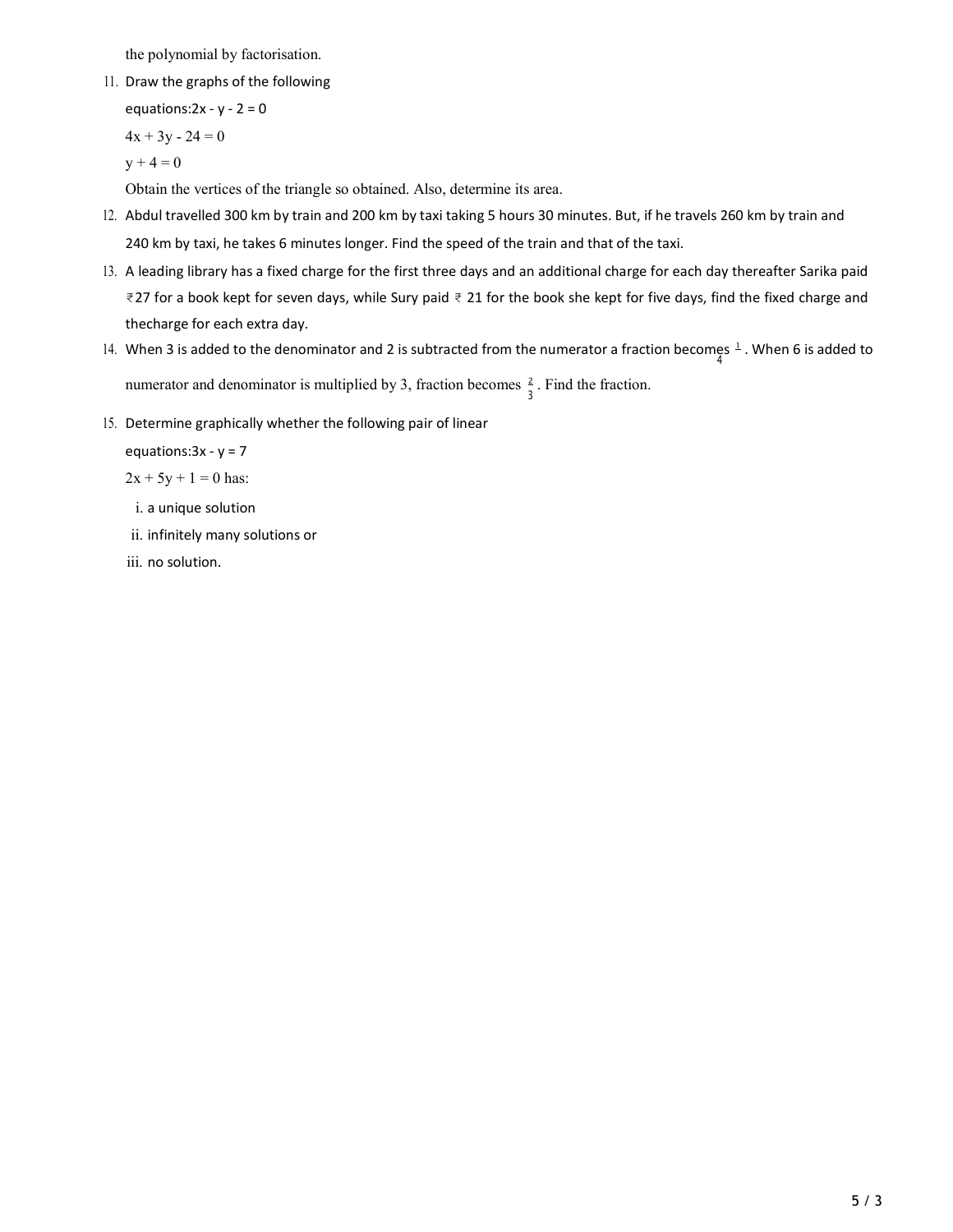16. Show graphically that the system of

equations  $3x - y = 2$ 

 $9x - 3y = 6$ 

has infinitely many solutions.

- 17. The area of a rectangle gets reduced by 9 square units, if its length is reduced by 5 units and the breadth is increased by 3 units. The area is increased by 67 square units if length is increased by 3 units and breadth is increased by 2 units. Find the perimeter of the rectangle.
- 18. Romila went to a stationary stall and purchased 2 pencils and 3 erasers for Rs.9. Her friend Sonali saw the new variety of pencils and erasers with Romila, and she also bought 4 pencils and 6 erasers of the same kind for Rs.18. Represent this situation algebraically and graphically.
- 19. 37 pens and 53 pencils together cost ₹320, while 53 pens and 37 pencils together cost ₹400. Find the cost of a pen and that of a pencil.
- 20. Solve the following system of equation by elimination method  $5x + 3y = 70$ ;  $3x 7y = 60$ .
- 21. The ratio of incomes of two persons is 11 : 7 and the ratio of their expenditures is 9 : 5. If each of them manages to save Rs 400 per month, find their monthly incomes.
- 22. In a  $\Box ABC$ ,  $\Box C = 3 \Box B = 2 (\Box A + \Box B)$ . Find the three angles.
- 23. The sum of digits of a two digit number is 13. If the number is subtracted from the one obtained by interchanging the digits, the result is 45. What is the number?
- $24.$  If we add 1 to the numerator of a fraction, it reduces to  $\frac{1}{2}$  . If we subtract 1 from the denominator, it reduces to  $\frac{1}{3}$ .

Represents This situation algebraically and graphically.

- 25. Form the pair of linear equations in the problem, and find its solution (if it exists) by the elimination method: A lending library has a fixed charge for the first three days and an additional charge for each day thereafter. Mona paid Rs.27 for a book kept for seven days, while Tanvy paid Rs.21 for the book she kept for five days. Find the fixed charge and the charge for each extra day.
- 26. Half the perimeter of a rectangular garden, whose length is 4 m more than its width, is 36 m. find the dimensions of the garden.
- $27.$  A takes 3 hours more than B to walk a distance of 30 km. but, if a double his pace (speed) he is ahead of B by $1\over 2^+$  hours,

find their speed of walking.

- 28. Solve the following pair of linear equations by the elimination method and the substitution method:  $x + y = 5$  and 2x  $-3y = 4$
- 29. Ten years ago, father was twelve times as old as his son and ten years hence, he will be twice as old as his son will be. Find their present ages.
- 30. Form the pair of linear equations in the problem, and find it's solution graphically. 10 students of class X took part in Mathematics quiz. If the number of girls is 4 more than the number of boys, find the number of boys and girls who took part in the quiz.
- 31. A passenger train takes one hour less for a journey of 150 km if its speed is increased by 5 km/hr from its usual speed. Find the usual speed of the train.
- 32. A man bought a certain number of toys for Rs.180, he kept one for his own use and sold the rest for one rupee each more than he gave for them, besides getting his own toy for nothing he made a profit of Rs.10. Find the number of toys.
- 33. If a, b, c are real numbers such that ac  $\neq 0$ , then show that at least one of the equations ax<sup>2</sup> + bx + c = 0 and -ax<sup>2</sup> + bx + c = 0 has real roots.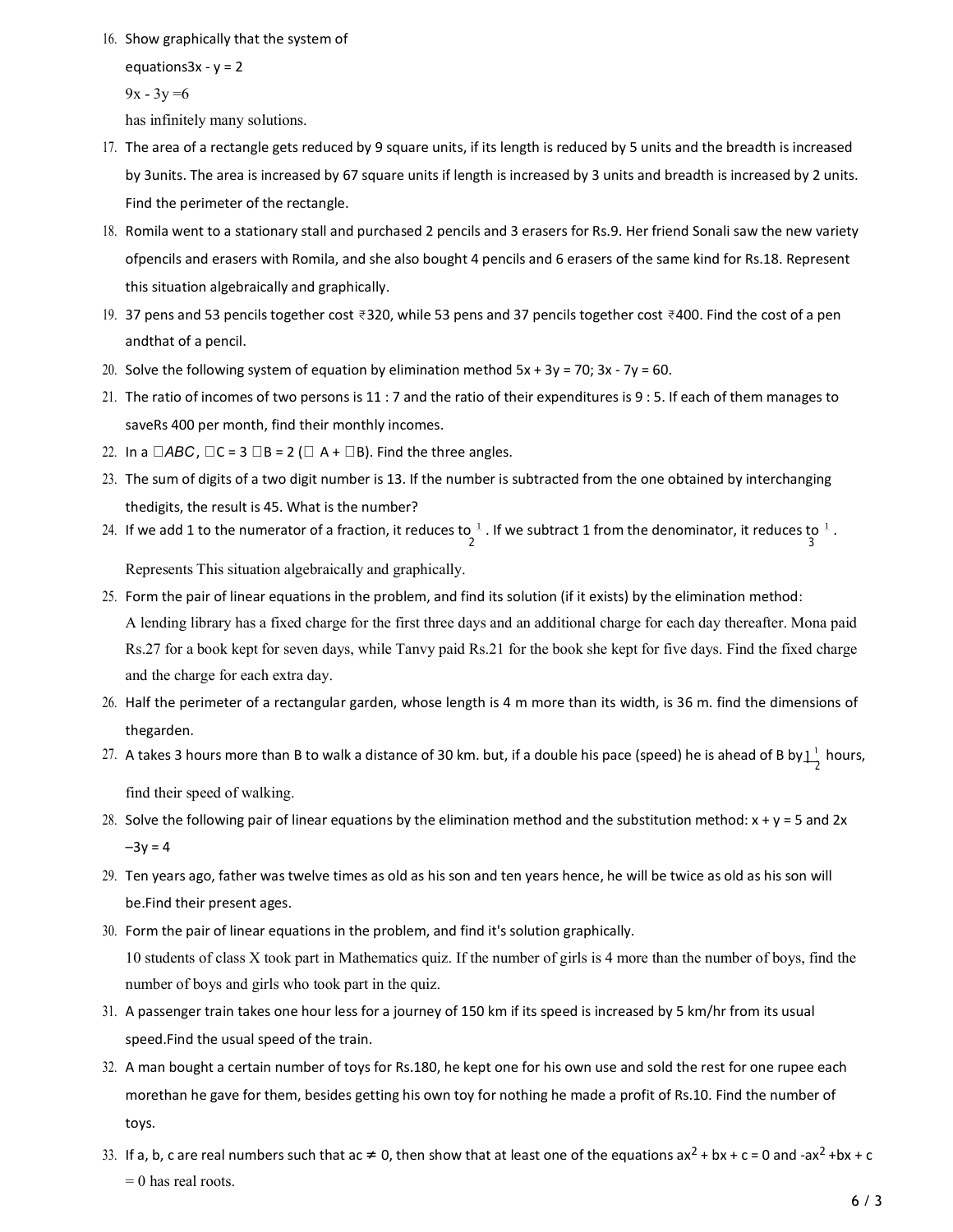- 34. Two trains leave a railway station at the same time. The first train travels due west and the second train due north. The first train travels 5 km/hr faster than the second train. If after two hours, they are 50 km apart, find the average speed ofeach train.
- 35. The perimeter of right-angled triangle is five times the length of its shortest side. The numerical value of the area of the triangle is 15 times the numerical value of the length of the shortest side. Find the lengths of the three sides of the triangle.
- 36. The age of a man is twice the square of the age of his son. Eight years hence, the age of the man will be 4 years more than three times the age of his son. Find their present ages.
- 37. A bus travels at a certain average speed for a distance of 75 km and then travels a distance of 90 km at an average speed of 10 km/hr more than the first speed. If it takes 3 hours to complete the total journey, find its original speed.
- 38. In a flight of 2800 km, an aircraft was slowed down due to bad weather. Its average speed is reduced by 100 km/hr and time of flight increased by 30 minutes. Find the original duration of the flight.
- 39. The angry Arjun carried some arrows for fighting with Bheeshm. With half the arrows, he cut down the arrows thrown by Bheeshm on him and with six other arrows he killed the rath driver of Bheeshm. With one arrow each, he knocked down respectively the rath, flag and the bow of Bheeshm. Finally, with one more than four times the square root of arrrows he laid Bheeshm unconscious on an arrow bed. Find the total number of arrows Arjun had.
- 40. While boarding an aeroplane, a passenger got hurt. The pilot showing promptness and concern, made arrangements tohospitalize the injured and so the plane started late by 30 minutes to reach the destination. 1500 km away in time, the pilot increased the speed by 100 km/hr. Find the original speed /hour of the plane.
- 41. If α and β are the zeroes of the polynomial  $x^2$  + 4x + 3, find the polynomial whose zeroes are  $1+\frac{\beta}{\alpha}$  and  $1+\frac{a}{\beta}$  .
- 42. If two zeroes of the polynomial  $p(x) = x^4 6x^3 26x^2 + 138x 35$  are  $2 \pm \sqrt{3}$ . Find the other zeroes.
- 43. Find the zeros of f(v) =  $v^2 + 4\sqrt{3}v 15$  and verify the relationship between the zeros and its coefficients.
- 44. Find the zeros of  $q(y) = 7y^2 \frac{11}{y}y \frac{2}{z}$  and verify the relationship between the zeros and its coefficients. 3 3
- 45. If the two zeroes of the polynomial  $x^4$   $6x^3$   $26x^2 + 138x$   $35$  are  $2 \pm \sqrt{3}$ , find other zeroes.
- 46. Find the zeros of f(s) =  $2s^2$   $(1 + 2\sqrt{2})s + \sqrt{2}$  and verify the relationship between the zeros and its coefficients.
- 47. If α and β are the zeroes of the polynomial p(x) = 6x<sup>2</sup> + 5x k satisfying the relation,  $\alpha \beta = \frac{1}{l}$ , then find the value  $6\overline{ }$

of k.

48. If  $\alpha$  and  $\beta$  are the zeroes of polynomial p(x) = 3x<sup>2</sup> + 2x + 1, find the polynomial whose zeroes are  $\frac{1-\alpha}{\alpha}$  $1+\alpha$  and  $1-\beta$ .  $1+\beta$